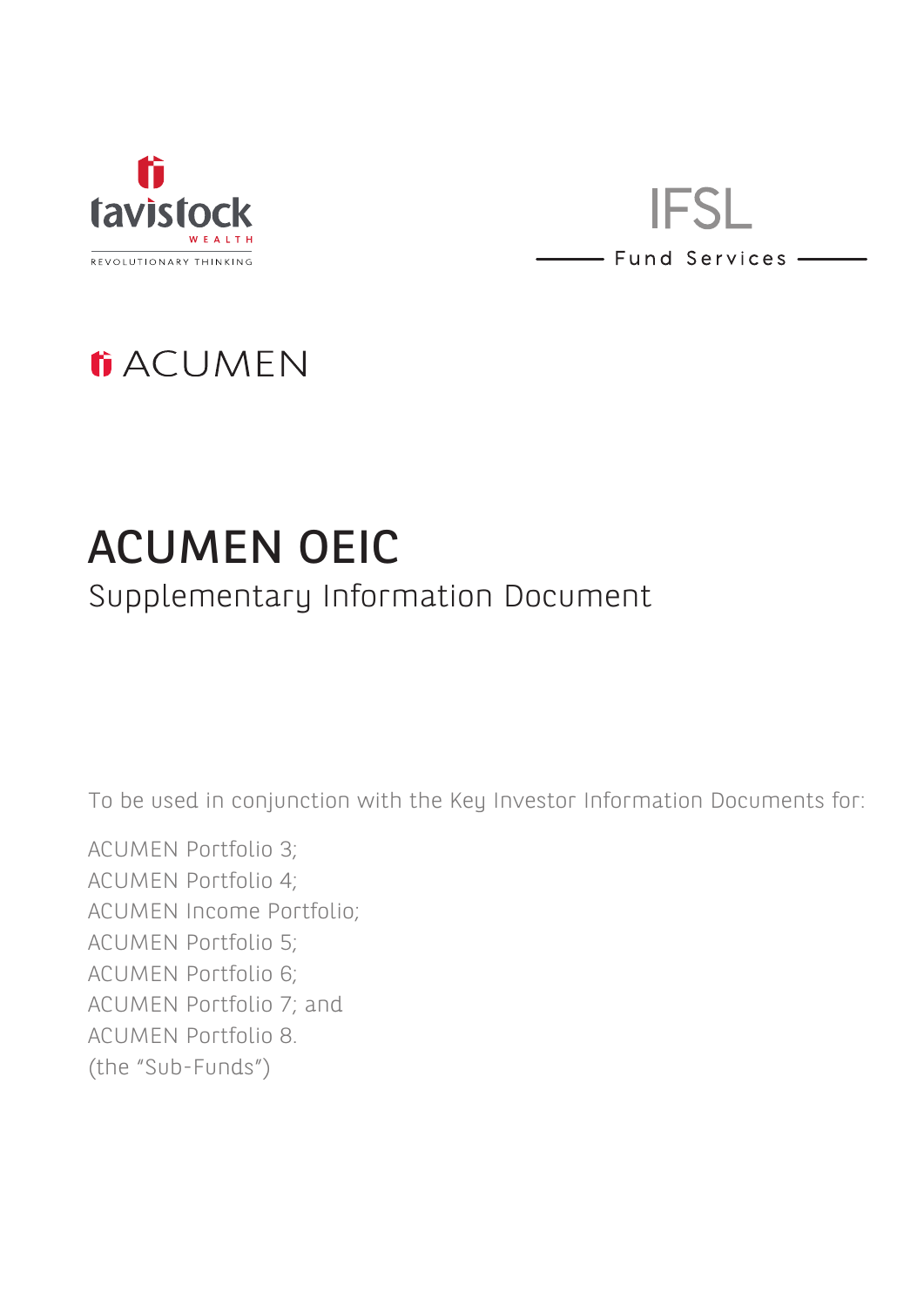### **CONTENTS**

| What are the Key Investor Information<br>Documents and the Supplementary<br><b>Information Document?</b> | 01             |
|----------------------------------------------------------------------------------------------------------|----------------|
| How should I use the KIID and the SID?                                                                   | 01             |
| Investment information                                                                                   | 01             |
| How does an OEIC work?                                                                                   | 02             |
| Is my investment requlated?                                                                              | 02             |
| Who is the Authorised Corporate Director?                                                                | 02             |
| Who is the Investment Manager and Sponsor?                                                               | 0 <sub>2</sub> |
| Who is the Depositary?                                                                                   | 03             |
| Who is the Administrator, Custodian<br>and Registrar?                                                    | 03             |
| Who is the Auditor?                                                                                      | 03             |
| What shares are available for investment?                                                                | 03             |
| How do I invest?                                                                                         | 04             |
| What happens next?                                                                                       | 04             |
| Can I hold shares in the OEIC as an ISA?                                                                 | 04             |
| Are there any minimum requirements?                                                                      | 05             |
| May I change my mind after I have invested?                                                              | 05             |
| How is my investment valued?                                                                             | 05             |
| Is there a dilution levy?                                                                                | 06             |
| What is soft commission and does it affect<br>my investment?                                             | 07             |

| How much will any advice cost?                                           | 07 |
|--------------------------------------------------------------------------|----|
| Will income be distributed?                                              | 07 |
| May I re-invest any income distributions?                                | 07 |
| How do I find out the price for buying or<br>selling shares?             | 08 |
| How do I sell my shares and how quickly<br>will I receive the proceeeds? | 08 |
| How do I monitor my investment?                                          | 08 |
| How do I make a complaint?                                               | 08 |
| How would I be compensated in certain<br>situations?                     | 08 |
| Further information & advice                                             | 09 |
| Client Money                                                             | 09 |
| How do the UK's anti-money laundering<br>requlations affect me?          | 09 |
| Important information                                                    | 09 |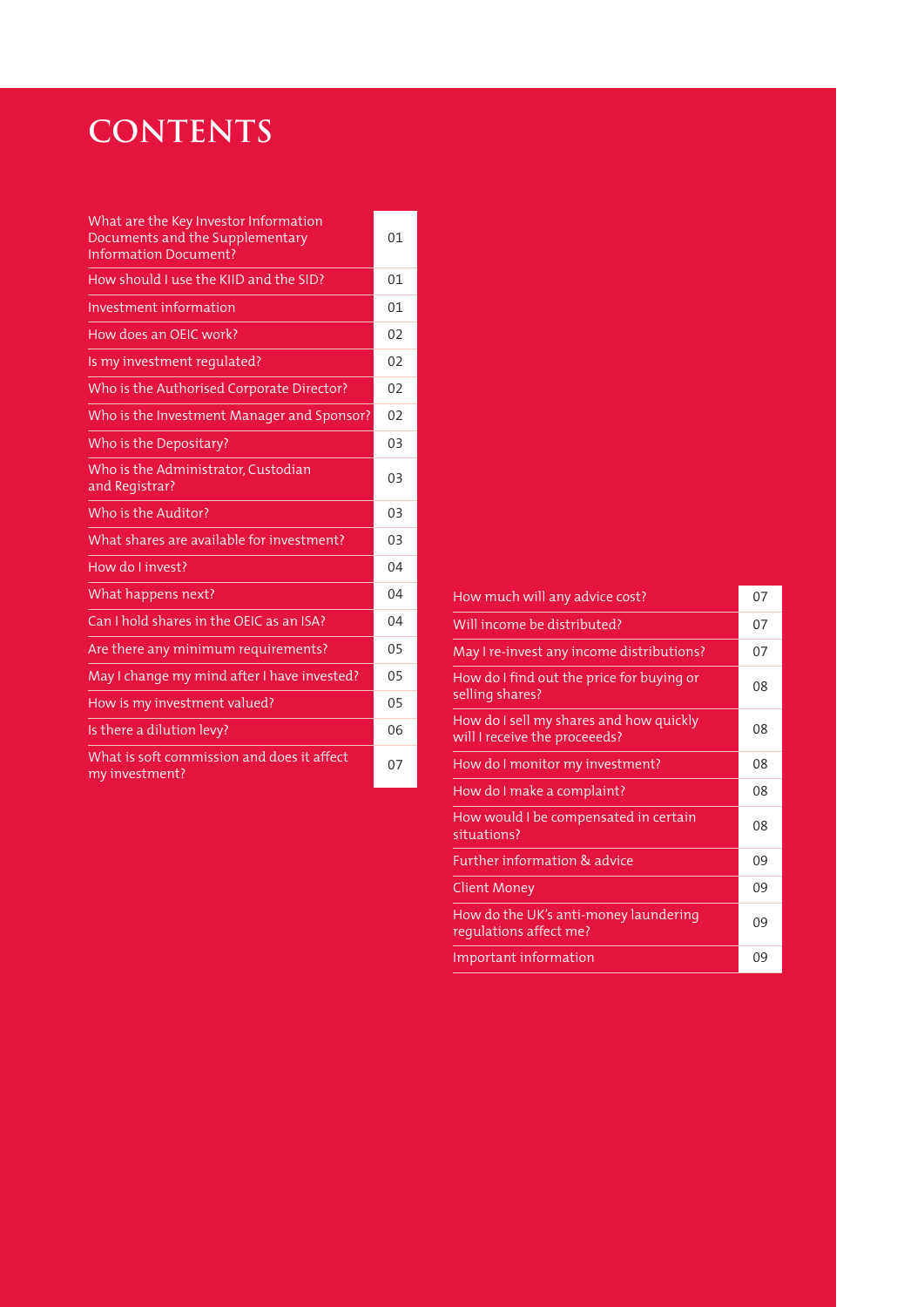#### WHAT ARE THE Key Investor Information Documents and the Supplementary Information DOCUMENT?

 The Key Investor Information Document ("KIID") is a document which an Authorised Fund Manager or an Authorised Corporate Director ("ACD") which markets funds in the European Union is required to provide to investors. The purpose of the KIID is to give potential investors a summary of certain information including the essential elements of the Sub-Funds.

This document (the "SID") contains supplementary information concerning the Sub-Funds; further information is available in the Prospectus and the annual and half-yearly reports. These are available free of charge from Investment Funds Services Limited, the ACD.

The terms in both the KIID and SID form part of the terms of your investment in the fund.

#### How should I use the KIID and the SID?

 You should make sure that you have read the KIID and the SID before you make an investment in a Sub-Fund. Once you have done this, you should complete the application form and return it to the address indicated. This document also sets out details of various contacts should you require further information.

Before making any investment, you should check with the ACD whether you have the latest version of the KIID, the SID and the Application Forms. You should retain copies of each of these documents for future reference. All documentation is available from www.ifslfunds.com.

#### Investment information

 The ACUMEN OEIC (the **"Company"**) is an open-ended investment company (**"OEIC"**) with variable capital, which has been incorporated under the Open-Ended Investment Companies Regulations 2001 (as amended) in the United Kingdom and which is also governed by the Collective Investment Scheme Sourcebook (**"COLL"**). The Company was authorised by the FCA on 2 November 2009 and is of unlimited duration.

The Company is structured as an umbrella company with the following Sub-Funds:

- **N** ACUMEN Portfolio 3:
- **n** ACUMEN Portfolio 4;
- n **ACUMEN Income Portfolio**;
- **ACUMEN Portfolio 5**;
- n **ACUMEN Portfolio 6**;
- **n** ACUMEN Portfolio 7: and
- **N** ACUMEN Portfolio 8.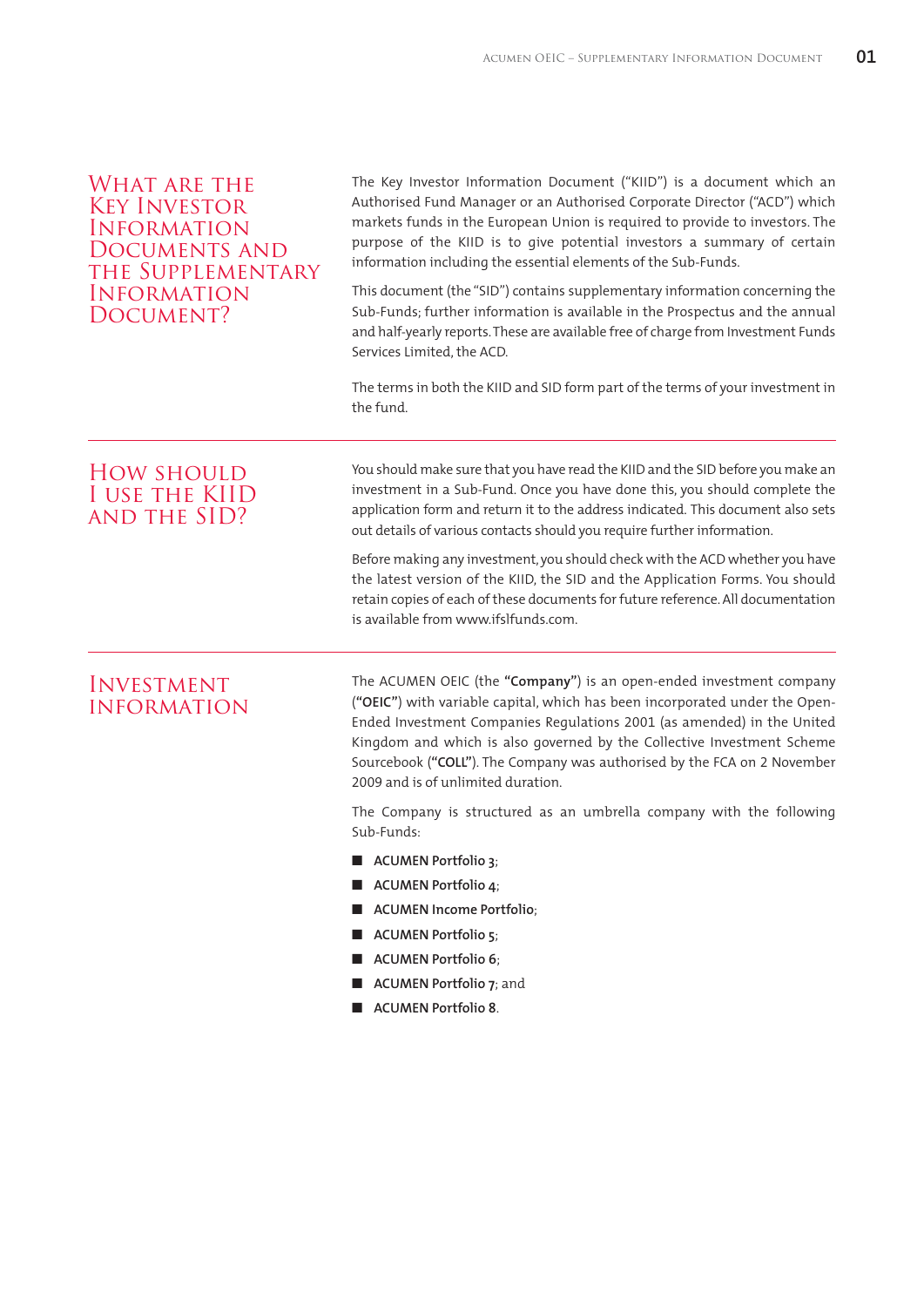| <b>HOW DOES AN</b><br><b>OEIC WORK?</b>                           | You will receive shares in the OEIC (attributable to the Sub-Fund(s) you have<br>selected) in exchange for the capital you invest. Each share represents an equal<br>proportion of the assets of the Sub-Fund selected by you. Your capital is used to<br>purchase new assets. Over time, assets are bought and sold in the OEIC, aiming<br>to secure for you and other shareholders a return in the form of income and/or<br>capital growth, depending on the investment objective and policy adopted by<br>the relevant Sub-Fund. By investing your capital in a range of assets in this way,<br>you can participate in a wide spread of investments regardless of the size of<br>your investment. |
|-------------------------------------------------------------------|------------------------------------------------------------------------------------------------------------------------------------------------------------------------------------------------------------------------------------------------------------------------------------------------------------------------------------------------------------------------------------------------------------------------------------------------------------------------------------------------------------------------------------------------------------------------------------------------------------------------------------------------------------------------------------------------------|
|                                                                   | A Depositary holds all the investments of an OEIC on its behalf. The Depositary<br>must act in the interests of the OEIC's shareholders, and also has responsibility<br>for supervising certain activities of the ACD, in accordance with applicable FCA<br>rules. The shareholders of the OEIC will not be liable for the debts of the OEIC. A<br>shareholder is not liable to make any further payments after the price on the<br>purchase of shares in the OEIC has been paid.                                                                                                                                                                                                                    |
| IS MY INVESTMENT<br><b>REGULATED?</b>                             | The FCA regulates the operation and promotion of investment funds authorised<br>in the United Kingdom, including the Company. The FCA can be contacted<br>in writing at 12 Endeavour Square, London E20 1JN. The FCA's website is<br>www.fca.gov.uk/consumers and the consumer helpline is 0800 111 6768.                                                                                                                                                                                                                                                                                                                                                                                            |
| WHO IS THE<br><b>AUTHORISED</b><br>CORPORATE<br>DIRECTOR?         | The Authorised Corporate Director (or "ACD") of the Company is Investment Fund<br>Services Limited. The ACD's operating and registered address is Marlborough<br>House, 59 Chorley New Road, Bolton BL1 4QP. The ACD is authorised<br>and regulated by the FCA. The ACD is registered on the FCA's Register with the<br>number 464193.                                                                                                                                                                                                                                                                                                                                                               |
| WHO IS THE<br><b>INVESTMENT</b><br><b>MANAGER AND</b><br>SPONSOR? | The ACD has delegated the investment management function in respect of the<br>Sub-Funds to Tavistock Wealth Limited ("Investment Manager") at 1 Bracknell<br>Beeches, Old Bracknell Lane, Bracknell, Berkshire RG12 7BW. The Investment<br>Manager is authorised and regulated by the FCA and is registered on the FCA's<br>Register with the number 568089.                                                                                                                                                                                                                                                                                                                                         |

Tavistock Wealth Limited is also the Sponsor and Marketer of the Company.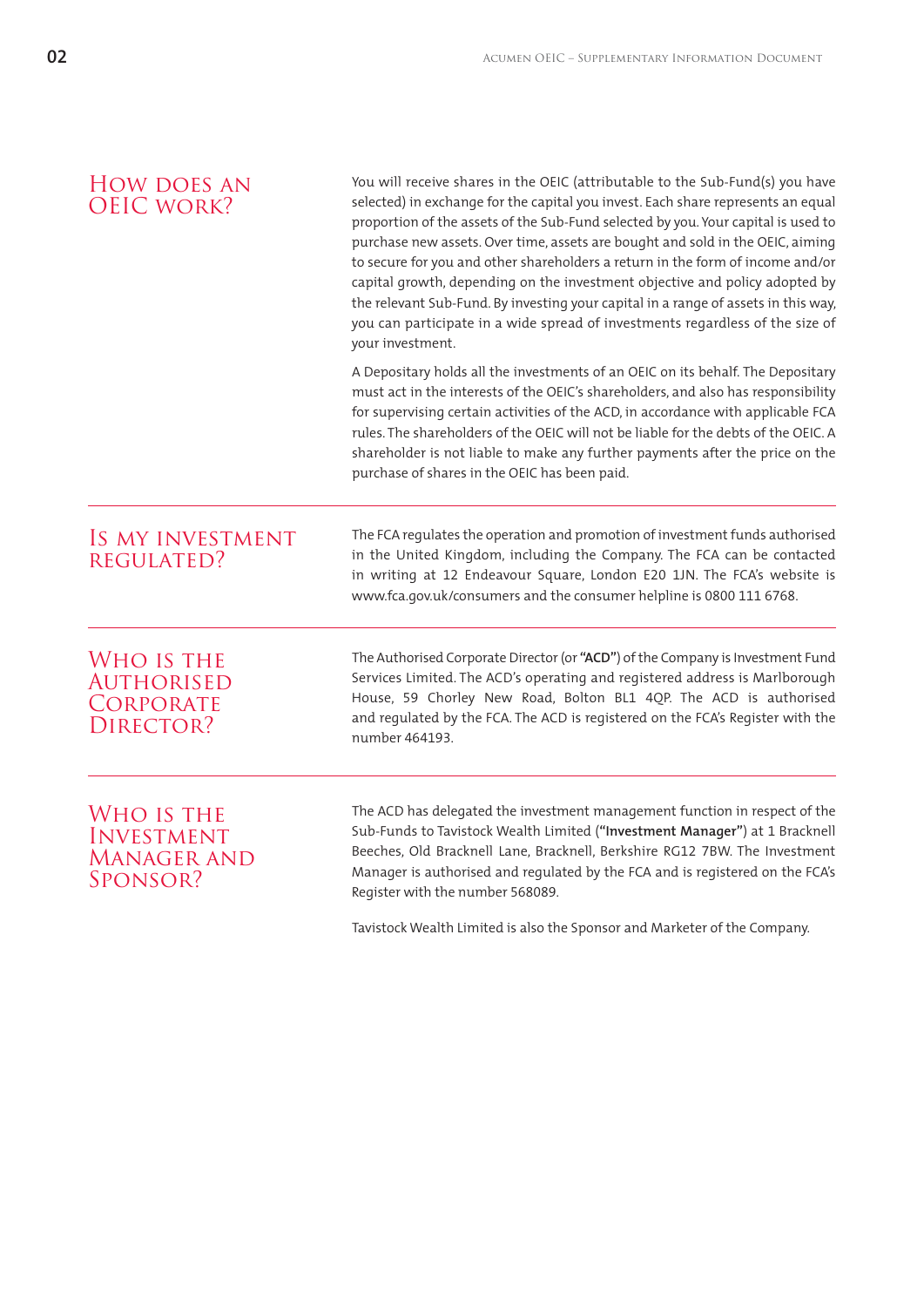| WHO IS THE<br>DEPOSITARY?                                            | The Company's depositary is the Natwest Trustee & Depositary Services Limited<br>(the "Depositary"). The Depositary is a private limited company incorporated in<br>England. Its registered and head office is at 250 Bishopsgate, London EC2M 4AA.<br>The Depositary is authorised and regulated by the FCA and is registered on the<br>FCA's Register with the number 794152.                                                                                                                                                                                                                                                                                                                                                                                                                                                                                                        |  |  |
|----------------------------------------------------------------------|----------------------------------------------------------------------------------------------------------------------------------------------------------------------------------------------------------------------------------------------------------------------------------------------------------------------------------------------------------------------------------------------------------------------------------------------------------------------------------------------------------------------------------------------------------------------------------------------------------------------------------------------------------------------------------------------------------------------------------------------------------------------------------------------------------------------------------------------------------------------------------------|--|--|
|                                                                      | The ultimate holding company of the Depositary is The Royal Bank of Scotland<br>Group plc, which is incorporated in Scotland.                                                                                                                                                                                                                                                                                                                                                                                                                                                                                                                                                                                                                                                                                                                                                          |  |  |
| WHO IS THE<br>ADMINISTRATOR,                                         | Investment Fund Services Limited is to act as administrator and registrar.                                                                                                                                                                                                                                                                                                                                                                                                                                                                                                                                                                                                                                                                                                                                                                                                             |  |  |
| CUSTODIAN,<br><b>HEDGING AGENT</b><br>AND REGISTRAR?                 | The Depositary has delegated the function of custodian and hedging agent to<br>BNP Paribas Securities Services, 10 Harewood Avenue, London NW1 6AA.                                                                                                                                                                                                                                                                                                                                                                                                                                                                                                                                                                                                                                                                                                                                    |  |  |
|                                                                      | BNP Paribas Securities Services, London Branch is authorised and supervised in<br>France by the Autorité de Contrôle Prudentiel and by the Autorité de Marchés<br>Financiers and authorised by and subject to limited regulation by the Financial<br>Conduct Authority for the conduct of its investment business in the UK.<br>Investment Fund Services Limited is authorised and regulated by the Financial<br>Conduct Authority.                                                                                                                                                                                                                                                                                                                                                                                                                                                    |  |  |
| WHO IS THE<br><b>AUDITOR?</b>                                        | Ernst & Young LLP is the Company's Auditor, whose operating address is at<br>Ten George Street, Edinburgh EH2 2DZ.                                                                                                                                                                                                                                                                                                                                                                                                                                                                                                                                                                                                                                                                                                                                                                     |  |  |
| <b>WHAT SHARES ARE</b><br><b>AVAILABLE FOR</b><br><b>INVESTMENT?</b> | Under the Company's constitutional documents, the Company is permitted to<br>issue Sterling and USD Hedged denominated Class A Shares, Class B Shares and<br>Class X Shares which may be issued as income and accumulation shares in relation<br>to all Sub-Funds. The Company only issues Class X Shares, Accumulation and<br>Income, in respect of the Sub-Funds and Income units are only available on<br>ACUMEN Income Portfolio, at this time. The minimum investment requirements<br>are set out below. Further details are contained in the Prospectus. You may redeem<br>your shares whenever you wish (see 'How do I sell my shares and how quickly will<br>I receive the proceeds?' below), save in certain circumstances described in the<br>Prospectus. However, as is the case with any investment in an authorised fund<br>you should view your investment as long term. |  |  |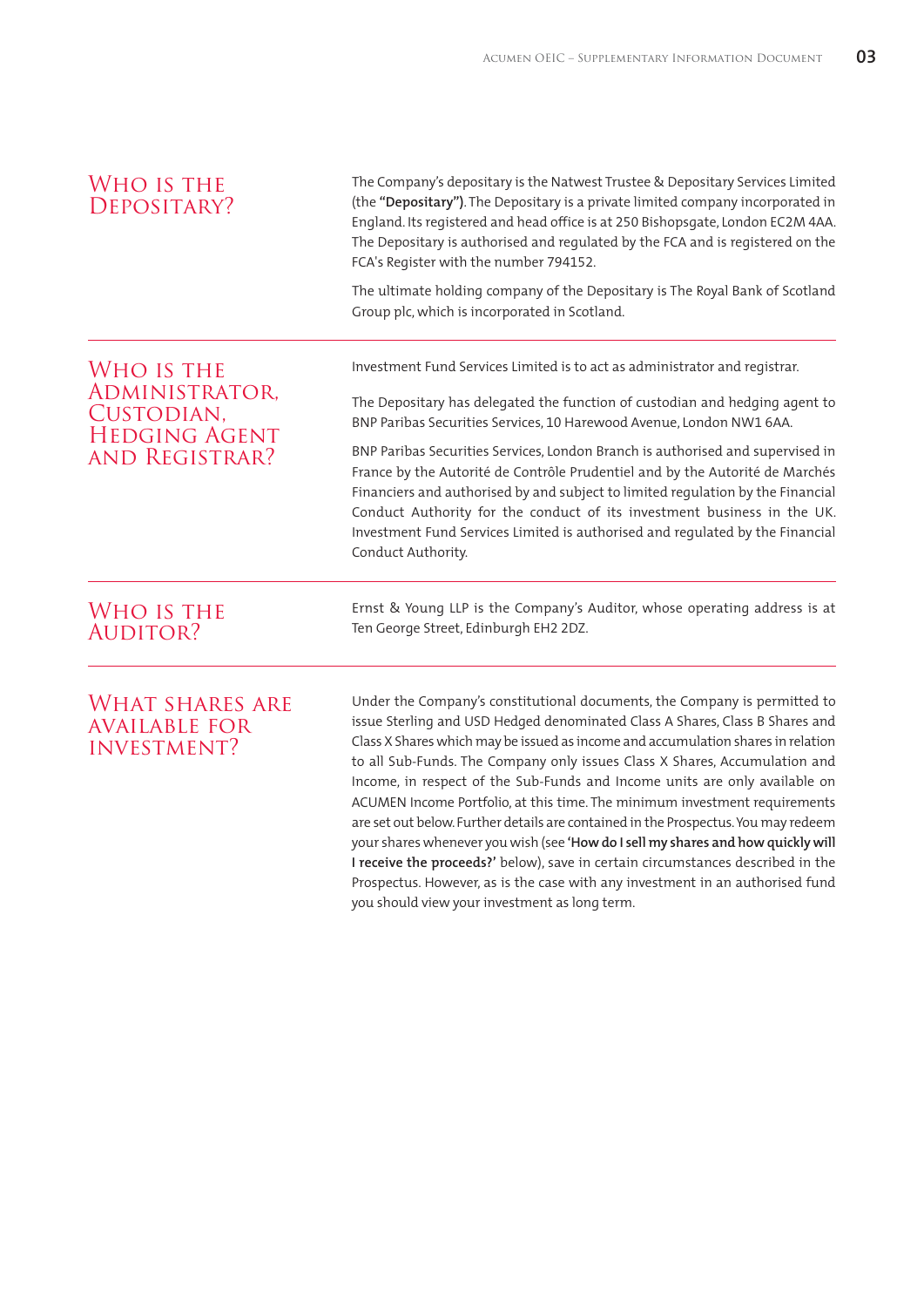#### HOW DO I INVEST?

 Please complete the appropriate application form and send it by post to your Professional Adviser or to Investment Fund Services Limited together with a cheque made payable to IFSL for the full amount. You may buy further units/shares in the same way or by instructing us using the methods referred to in section 7.3 of the Ts&Cs. Alternatively, you may telephone our Dealing Team free on 0808 164 5458 for further information. Calls to this line may be recorded for your protection. It is important that you read the latest Key Investor Information Document (KIID) for a fund before you make any investment or topup. We will ask you to confirm that you have done this before accepting an investment from you.

We do not accept applications for the purchase or subscription of shares from any person or for the benefit of any person who is a US person. For the purposes of this paragraph, the meaning of US person shall include, but not be limited to, trusts, charitable trusts, partnerships and corporations organised under the laws of the United States or deemed to be so organised (where 'United States' means the United States of America, its territories and possessions, all areas subject to its jurisdiction or any political subdivision thereof, any state of the United States of America and the District of Columbia), greencard holders, persons substantially present in the US and residents of the United States.

#### WHAT HAPPENS  $N$ FXT?

 We will place your deal in accordance with section 7 of the Ts&Cs. Your investment will then be made in your chosen fund(s) at the next available valuation point and we will send you a contract note. This will give you all the details about your investment such as the number of units/shares you receive, the price you paid and the date your investment was made. You should keep this document safe for future reference. For details of the valuation point for each fund please refer to the relevant Prospectus.

#### CAN I HOLD shares in the OEIC as an ISA?

 You may apply to purchase this OEIC within an ISA through your ISA plan manager.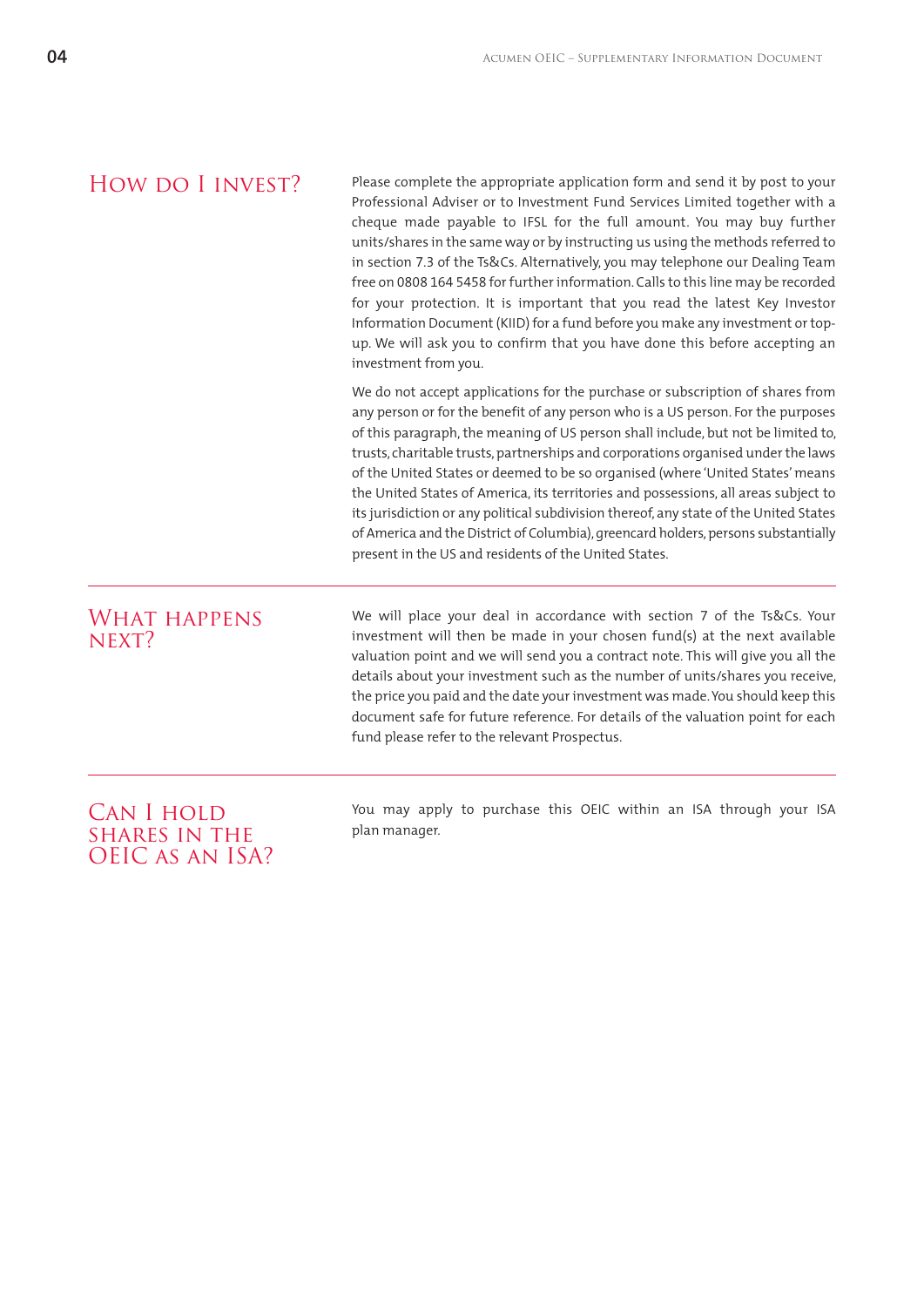#### Are there any minimum requirements?

 In respect of shares currently available in relation to the Sub-Funds the minimum amounts are shown in the following table:

| <b>Share Class</b> | <b>Minimum</b><br><b>Initial</b><br><b>Investment</b> | <b>Minimum</b><br>Subsequent<br>Investment | <b>Minimum</b><br>Redemption | <b>Minimum</b><br><b>Balance</b><br>Required |
|--------------------|-------------------------------------------------------|--------------------------------------------|------------------------------|----------------------------------------------|
| Class X Shares     | £1,000                                                | £500                                       | £500                         | £1,000                                       |
| Class X USD Hedged | \$1,000                                               | \$500                                      | \$500                        | \$1,000                                      |

The ACD may also offer a "Regular Savings Plan" in respect of certain classes of shares, whereby shares can be purchased monthly, the settlement for which is collected via direct debit. The minimum value of shares purchased in one single transaction under a Regular Savings Plan is:

| <b>Share Class</b>                         | <b>Minimum Regular Savings</b><br><b>Amount per Transaction</b> |
|--------------------------------------------|-----------------------------------------------------------------|
| Class X Class X Accumulation<br>and Income | £100                                                            |
| Class X USD Hedged                         | Not available                                                   |

#### MAY I CHANGE MY mind after I have invested?

How is my **INVESTMENT** VALUED?

 If you have received investment advice we will send you a letter detailing your cancellation rights. Further details regarding cancellation rights are set out at section 14 of the Ts&Cs.

 Shares in the Sub-Funds are single priced in accordance with the relevant rules of the FCA. This means that there is a single price which applies regardless of whether you are buying or selling. However, there are costs such as an initial charge which you pay on investing in the Sub-Funds and (in certain circumstances) a dilution levy may be applied (see below). The price of a share is calculated by dividing the net asset value (which generally constitutes assets less liabilities) of the relevant Sub-Fund by the number of shares issued in relation to that Sub-Fund.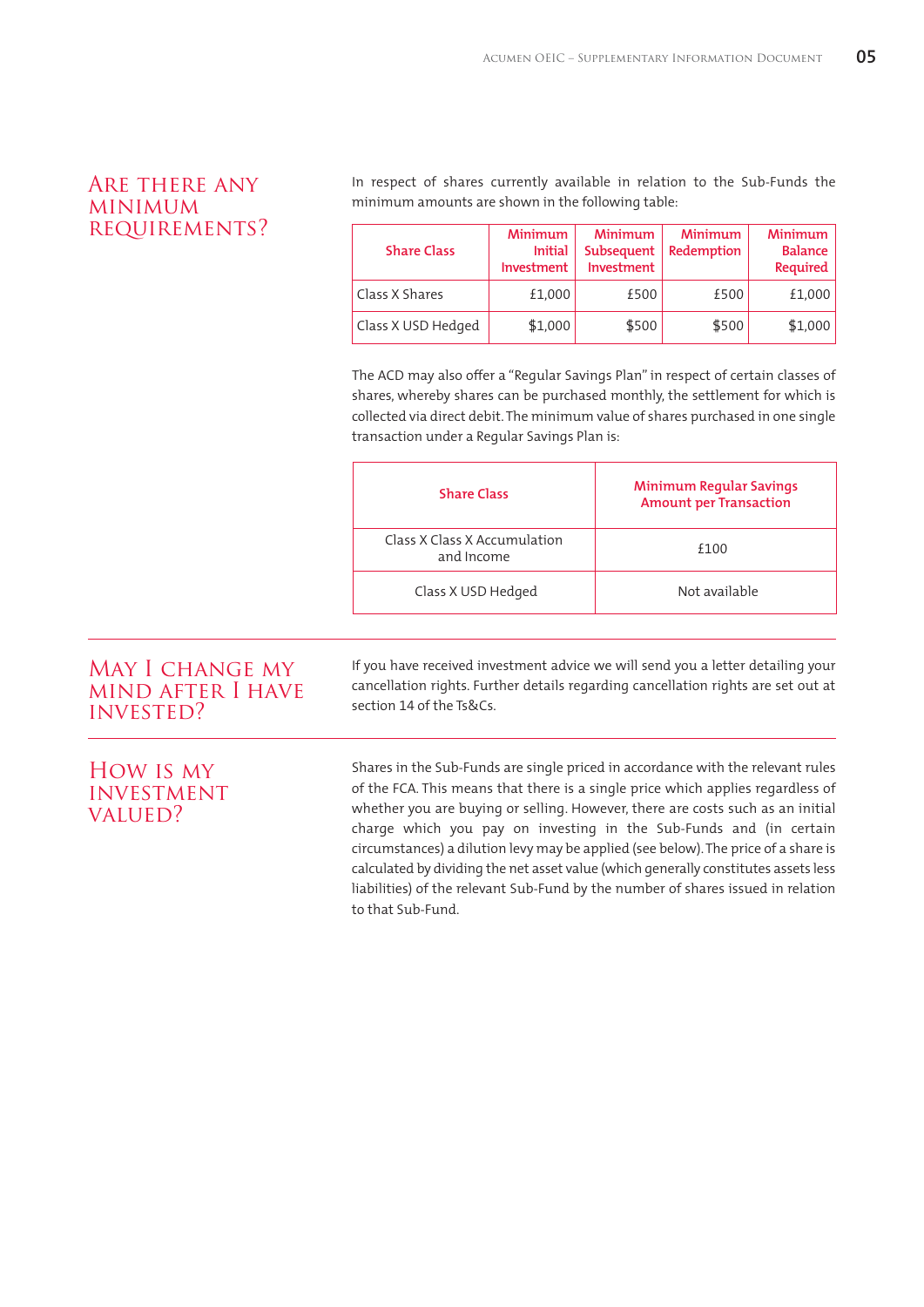#### Is there a dilution levy?

 Where the Sub-Fund buys or sells underlying investments it will generally incur a cost, made up of dealing costs and any spread between the bid and offer prices of the investments concerned, which will not be reflected in the amount paid by or to the shareholder. If, in the ACD's opinion, the existing shareholders would be adversely affected by sales or redemptions of shares then a dilution levy may be charged at the discretion of the ACD. This effect is referred to as "dilution". It is not possible to predict accurately whether dilution will occur at any point in time. With a view to reducing this cost (which, if material, disadvantages continuing shareholders and could adversely affect the future growth of the Sub-Funds) the ACD is entitled to require payment of a "dilution levy" under certain circumstances. This levy is paid directly into the relevant Sub-Fund and it is intended to reduce the effect of dilution on the future growth of that Sub-Fund.

At its absolute discretion, the ACD may charge a dilution levy on the price of shares in the following circumstances:

- Where a Sub-Fund experiences a large level of net purchases or net redemptions on any Business Day, relative to its size (i.e. net purchases or net redemptions equivalent to greater than 5% of the Net Asset Value of that Sub-Fund);
- Where a Sub-Fund is in continuing decline, in terms of Net Asset Value, as a result of poor market conditions or continual net redemptions;
- On "large deals", which for this purpose is defined as a single purchase or redemption of shares equivalent to more than 5% of the Net Asset Value of a particular Sub-Fund.

The dilution levy is not retained by the ACD but is paid into the relevant Sub-Fund.

**How will it affect investors?** – On the occasions when the dilution levy is not applied there may be an adverse impact on the total assets of that Sub-Fund. As dilution is directly related to the inflows and outflows of monies from the Sub-Fund it is not possible to accurately predict whether dilution will occur at any point in time. Consequently it is also not possible to accurately predict how frequently the ACD will need to make such a dilution levy. However, the ACD believes that the likely effect of not charging a dilution levy, excluding such cases referred to above, will be negligible.

The ACD does not currently envisage that a dilution levy will be applied to any "large redemption deals" in the Funds, as it is unlikely that any single holder will have control of greater than 5% of any single Fund. However, where it is applied, the ACD believes that the amount will not normally exceed 1% of the net asset value of shares being bought or sold.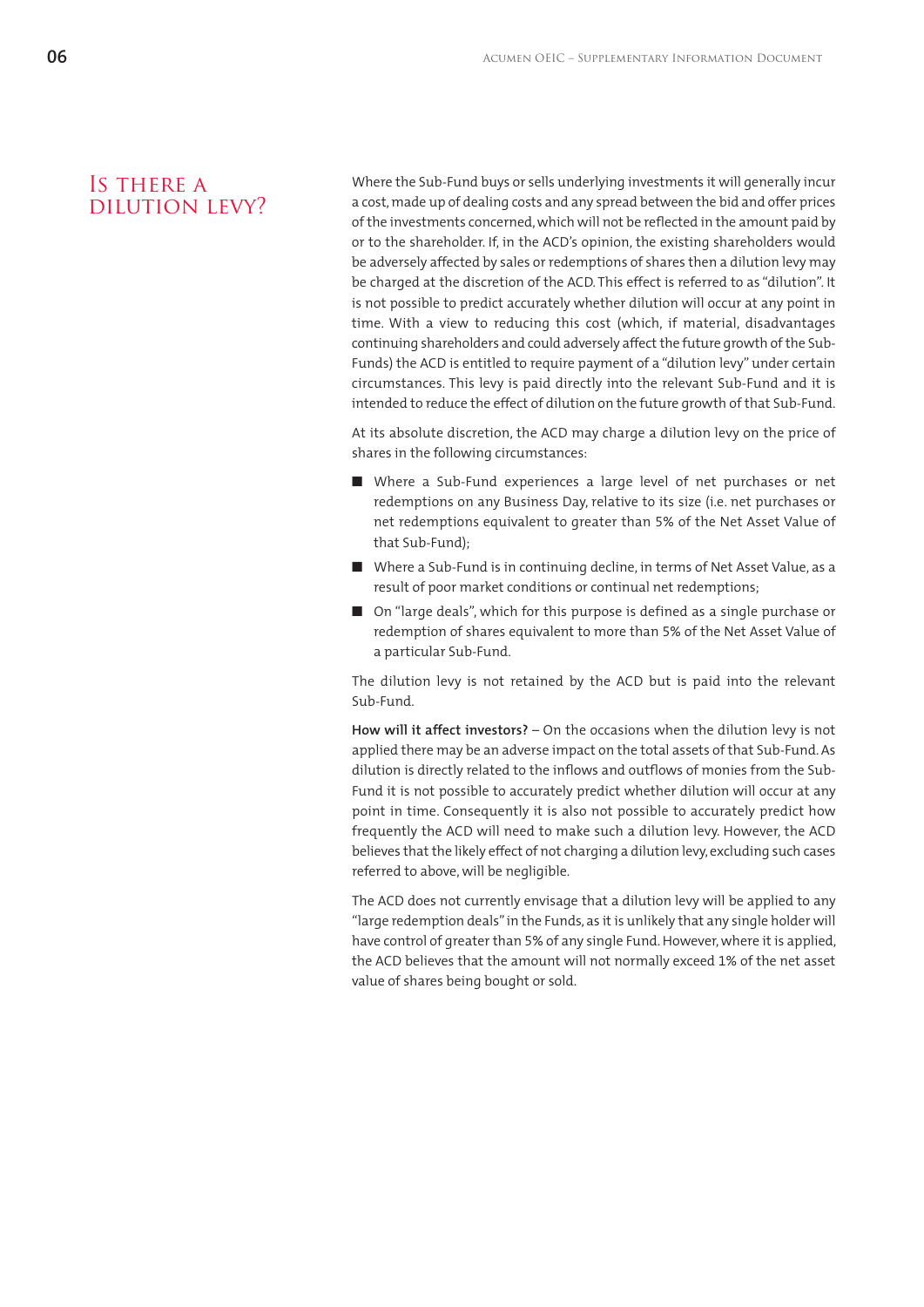| <b>WHAT IS SOFT</b><br><b>COMMISSION AND</b><br><b>DOES IT AFFECT</b><br>MY INVESTMENT? | Soft commission is any economic benefit, for example free research analysis, that<br>might be provided by a broker who buys and sells the underlying investments<br>in a fund's portfolio. In exchange a fund manager would be expected to give the<br>broker a certain amount of business.                                                                                                                                                                                        |  |
|-----------------------------------------------------------------------------------------|------------------------------------------------------------------------------------------------------------------------------------------------------------------------------------------------------------------------------------------------------------------------------------------------------------------------------------------------------------------------------------------------------------------------------------------------------------------------------------|--|
|                                                                                         | The ACD has no soft commission or fee-sharing arrangements in place for the<br>Company at this time.                                                                                                                                                                                                                                                                                                                                                                               |  |
| <b>HOW MUCH WILL</b><br><b>ANY ADVICE COST?</b>                                         | Your professional adviser will give you details about the cost of any advice.<br>Investment Fund Services does not provide investment advice, tax advice or legal<br>advice. You should therefore consider the terms of investment in any Fund<br>carefully and, if in any doubt, seek professional advice before making any<br>investment decisions.                                                                                                                              |  |
| WILL INCOME BE<br>DISTRIBUTED?                                                          | Where you hold accumulation shares, income will be accumulated within the<br>relevant Sub-Fund in accordance with the Ts&Cs.<br>Where you hold income shares, and elect to take the income, such income will<br>be paid to you in accordance with the Ts&Cs. Income, when distributed, is sent<br>direct to your bank account. If you have applied to purchase income shares but<br>have not provided any account details, we will purchase accumulation shares on<br>your behalf. |  |
|                                                                                         | The ACUMEN Income Portfolio will make allocations and distributions of income<br>on or before 31 December, 31 March, 30 June and 30 September each year.<br>The other Sub-Funds will make allocations and distributions on or before<br>31 December each year.                                                                                                                                                                                                                     |  |
| <b>MAY I RE-INVEST</b><br><b>ANY INCOME</b><br>DISTRIBUTIONS?                           | Yes, you can instruct the ACD to re-invest the income by purchasing further<br>shares on your behalf.                                                                                                                                                                                                                                                                                                                                                                              |  |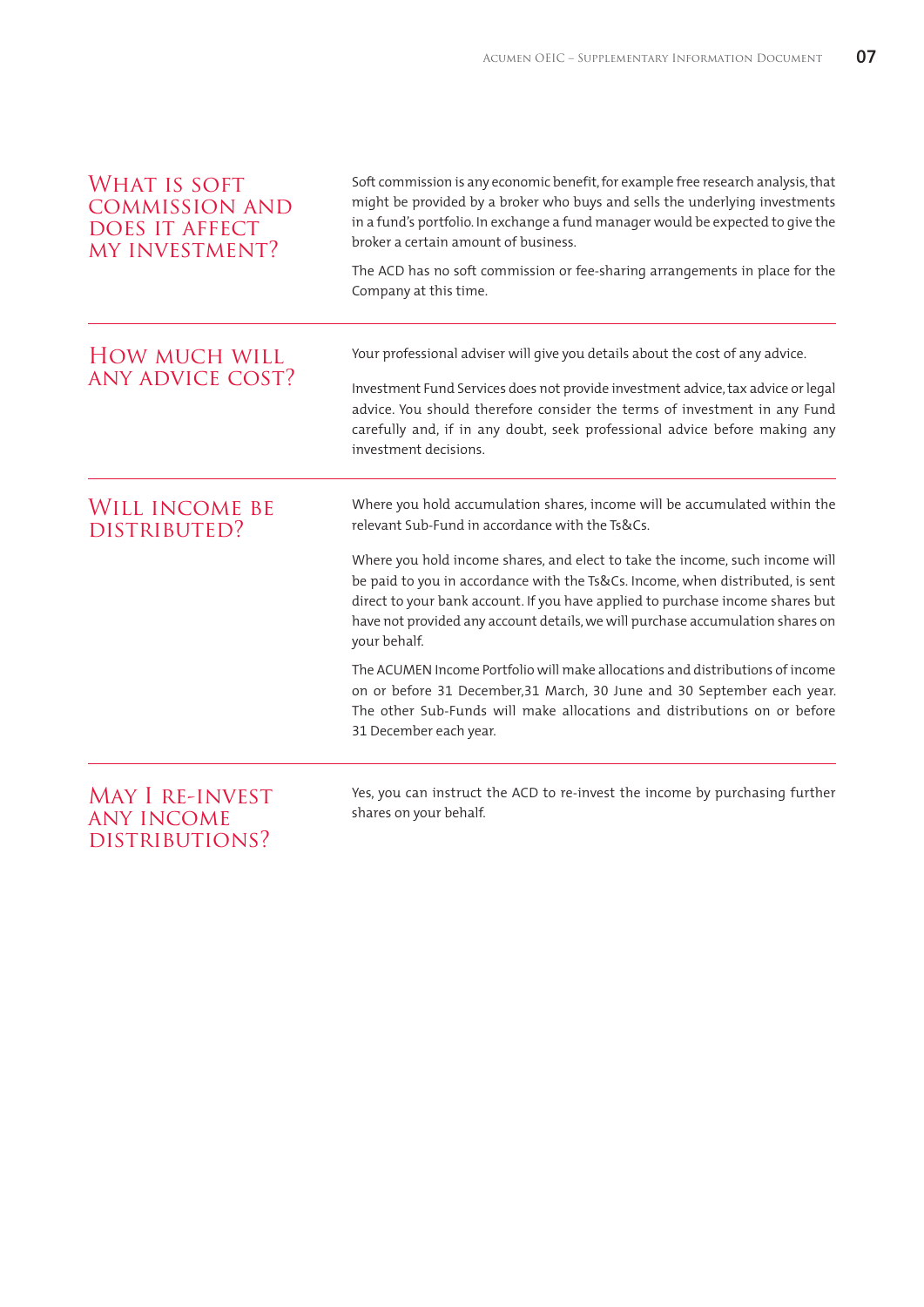| HOW DO I FIND          |  |
|------------------------|--|
| <b>OUT THE PRICE</b>   |  |
| FOR BUYING OR          |  |
| <b>SELLING SHARES?</b> |  |

The most recent share prices are published on the following websites:

- www.tavistockwealth.com;
- www.ifslfunds.com; and
- www.fundlistings.com

Prices are also available by telephoning the ACD on 0808 178 9321. The price you will actually pay if you buy or sell shares will be the price determined at the next valuation point in accordance with the Ts&Cs. The Sub-Funds are valued at 12.00 noon (UK time) on each day, Monday to Friday excluding UK public and bank holidays or any day on which the London Stock Exchange is not open for the normal full duration of its trading hours and any other day at the ACD's discretion as agreed with the Depositary. The ACD is not responsible for any errors in publication or non-publication.

 You can instruct us to sell some or all of your units/shares at any time, either by writing to us or by calling our Dealing team free on 0808 164 5458. Instructions to sell units/shares are governed by sections 7.3 to 7.13 (inclusive) of the Ts&Cs and further details can be found in these sections of the Ts&Cs.

#### How do I sell my shares and how quickly will I receive the proceeds?

How do I monitor my investment?

#### You may telephone our Investor Support Team on freephone 0808 178 9321 to request a valuation of your investments with IFSL. Fund prices are available on our website www.ifslfunds.com along with our Ts&Cs and other useful information. Statements will be sent to you at least annually in accordance with

 If you have a complaint, please contact our Investor Support Team in the first instance on freephone 0808 178 9321 if you are calling from the UK (+44 1204 803932 if you are calling from overseas). We will then carry out a full investigation and respond to you as soon as possible. Full details of our complaints procedure are available on request. If you are not satisfied with our response you may then contact the Financial Ombudsman Service, Exchange Tower, London E14 9SR (0207 964 1000) who may then review your complaint independently. Website: financial-ombudsman.org.uk How do I make a complaint?

the Ts&Cs.

#### How would I be compensated IN CERTAIN situations?

 Investment Fund Services Limited is covered by the Financial Services Compensation Scheme. You may be entitled to compensation from the Scheme if we cannot meet our obligations. This depends on the type of business and the circumstances of the claim. Most types of investment business are covered for 100% of the first £50,000. Further information about compensation arrangements is available from the Financial Services Compensation Scheme www.fscs.org.uk.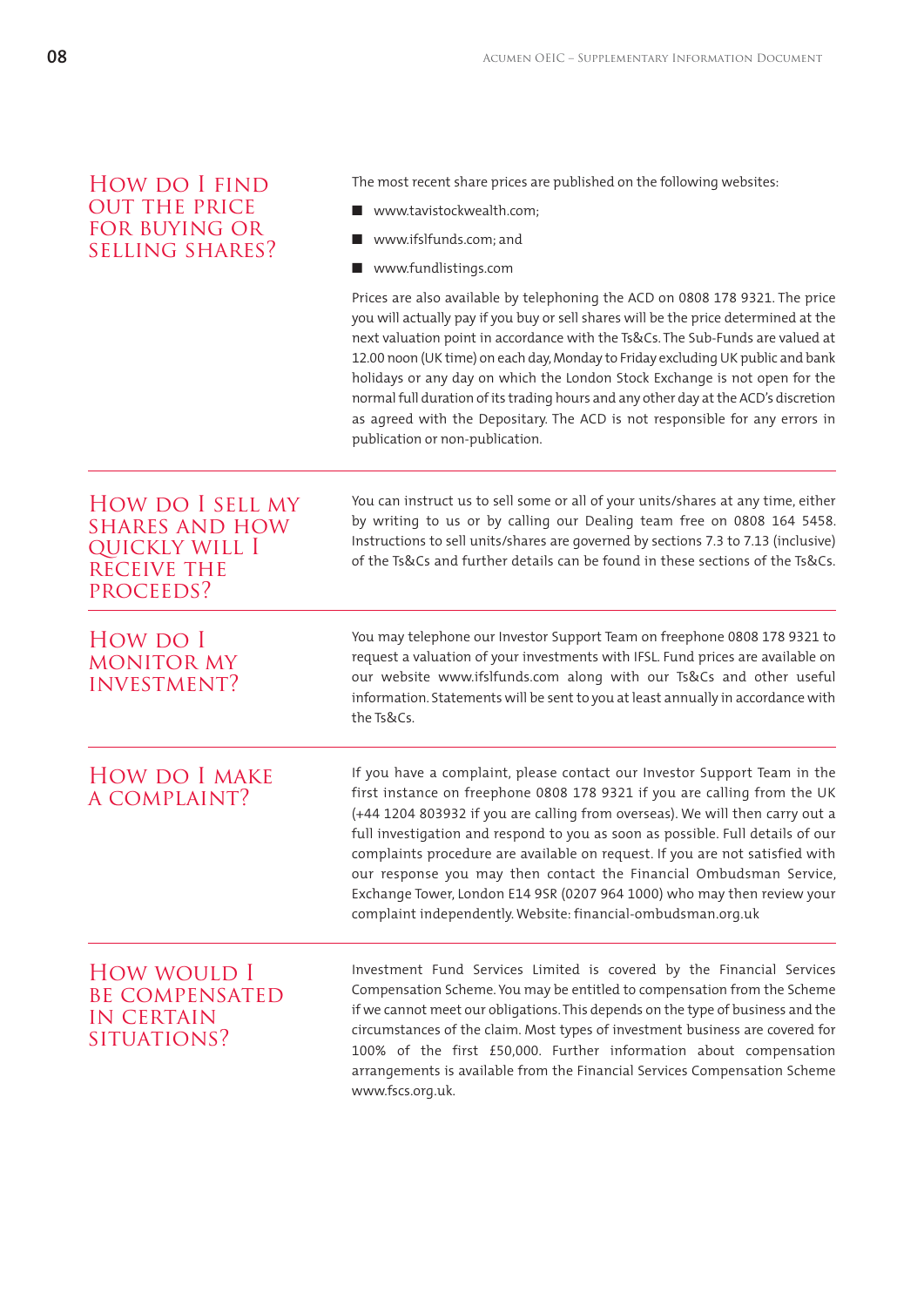| <b>FURTHER</b><br><b>INFORMATION</b><br>& ADVICE                         | You may obtain further information about the Company by telephoning the<br>ACD on +44 (0) 0808 178 9321. No advice on investments has been or will be<br>given by the ACD. If you have any doubt as to whether an investment in the<br>Company is suitable for you please seek advice from an appropriately qualified<br>professional adviser.                                                                                             |
|--------------------------------------------------------------------------|--------------------------------------------------------------------------------------------------------------------------------------------------------------------------------------------------------------------------------------------------------------------------------------------------------------------------------------------------------------------------------------------------------------------------------------------|
| <b>CLIENT MONEY</b>                                                      | Cash - protecting your money<br>We are required to comply with the FCA's client money rules, as set out in<br>Chapter 7 of the FCA's Client Assets sourcebook (CASS) (the 'Client Money Rules').                                                                                                                                                                                                                                           |
|                                                                          | For further information supporting the protection of client money, refer to the<br>Ts&Cs under sections 7, 8, 10, 12.3 (A), & 17.4.                                                                                                                                                                                                                                                                                                        |
|                                                                          | Interest<br>As set out at section 7.14 of the Ts&Cs, no interest will be paid on un-invested<br>cash held for your Account.                                                                                                                                                                                                                                                                                                                |
| <b>CONFLICTS</b><br>OF INTEREST                                          | We operate a Conflicts of Interest Policy which sets out how we identify and<br>manage or prevent any potential conflicts of interest. Our policy and associated<br>procedures aim to ensure that a conflict of interest does not arise. In the event<br>that a conflict of interest between IFSL, our investors or our employees cannot<br>be avoided we will ensure it is efficiently managed and that we treat our<br>customers fairly. |
| HOW DO THE UK'S<br><b>ANTI-MONEY</b><br>LAUNDERING<br><b>REGULATIONS</b> | Money laundering regulations require financial service companies to make<br>checks on the source of all business. Further information regarding our customer<br>verification, anti-money laundering and counter-terrorism financing policy is<br>set out in the Ts&Cs and in the Prospectus for each Fund.                                                                                                                                 |
| <b>AFFECT ME?</b>                                                        | If you have any queries on money laundering prevention please call the Investor<br>Support Team free on 0808 178 9321.                                                                                                                                                                                                                                                                                                                     |
| <b>IMPORTANT</b><br><b>INFORMATION</b>                                   | This document has been provided to you in the English language and we will<br>continue to communicate with you in the English language. Your dealings with<br>the ACD before and after you have made an investment with us shall be<br>governed in accordance with English law.                                                                                                                                                            |
|                                                                          | Before relying on any information contained in this document you should check<br>with the ACD that this is the most recently published version.                                                                                                                                                                                                                                                                                            |